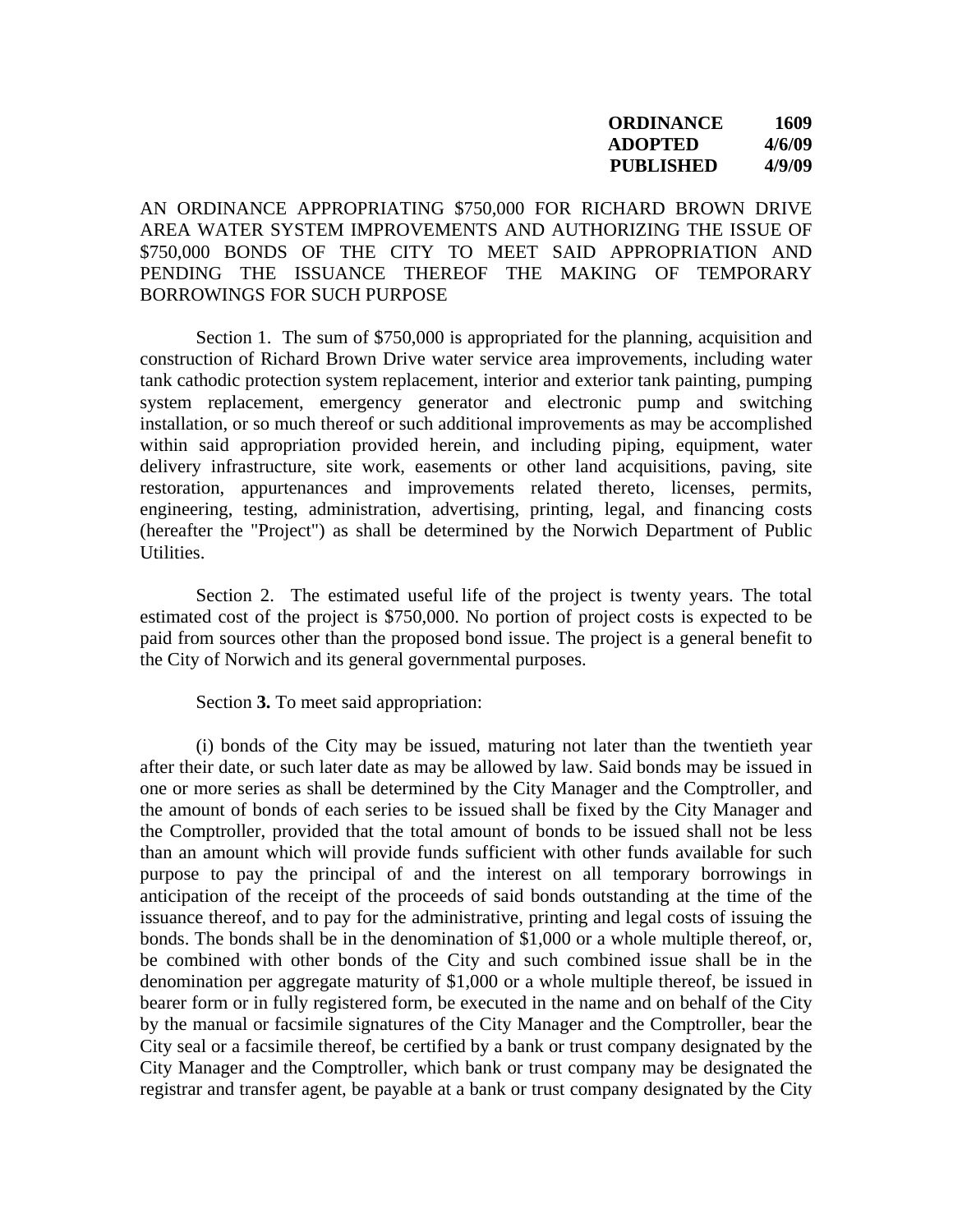Manager and the Comptroller, and be approved as to their legality by Murtha Cullina LLP, Attorneys-At-Law, of Hartford. They shall bear such rate or rates of interest as shall be determined by the City Manager and the Comptroller. The bonds shall be general obligations of the City and each of the bonds shall recite that every requirement of law relating to its issue has been duly complied with, that such bond is within every debt and other limit prescribed by law, and that the full faith and credit of the City are pledged to the payment of the principal thereof and the interest thereon. The aggregate principal amount of the bonds, annual installments of principal, redemption provisions, if any, the date, time of issue and sale and other terms, details and particulars of such bonds, shall be determined by the City Manager and the Comptroller in accordance with the requirements of the General Statutes of Connecticut, as amended. In connection with the issuance of any bonds or notes authorized herein, the City may exercise any power delegated to municipalities pursuant to Section 7-370b, including the authority to enter into agreements moderating interest rate fluctuation, provided any such agreement or exercise of authority shall be approved by the City Council. In order to meet the capital cash flow expenditure needs of the City, the City Manager and Comptroller are authorized to allocate and reallocate expenditures incurred for the Project to any bonds or notes of the City outstanding as of the date of such allocation, and the bonds or notes to which such expenditures have been allocated shall be deemed to have been issued for such purpose, including the bonds and notes and Project herein authorized; or

(ii) temporary notes of the City may be issued pursuant to Sections 7-244a of the General Statutes of Connecticut, as amended. The amount of such notes to be issued, if any, shall be determined by the City Manager and the Comptroller and they are hereby authorized to determine the date, maturity, interest rate, form and other details and particulars of such notes, and to sell, execute and deliver the same. Said notes shall be secured by the full faith and credit of the City and may be further secured in any other manner set forth in Sections 7-244a, aforesaid, as determined by the City Council; or

(iii) State or Federal loans as set forth in Section 7 hereof; or

(iv) any combination of bonds or temporary notes or State and Federal loans may be issued, provided that the total, aggregate principal amount thereof outstanding at any time shall not exceed \$750,000.

Section 4. The issue of the bonds aforesaid and of all other bonds or notes of the City heretofore authorized but not yet issued, as of the effective date of this Ordinance, would not cause the indebtedness of the City to exceed any debt limit calculated in accordance with law. The principal and interest on the proposed issue are to be paid from property taxation to the extent not paid from other funds available for the payment thereof and the full faith and credit of the City are pledged to such payment.

Section 5. Said bonds shall be sold by the City Manager and Comptroller in a competitive offering or by negotiation, in their discretion. If sold at competitive offering, the bonds shall be sold upon sealed proposals, or at auction, at not less than par and accrued interest on the basis of the lowest net or true interest cost to the City, or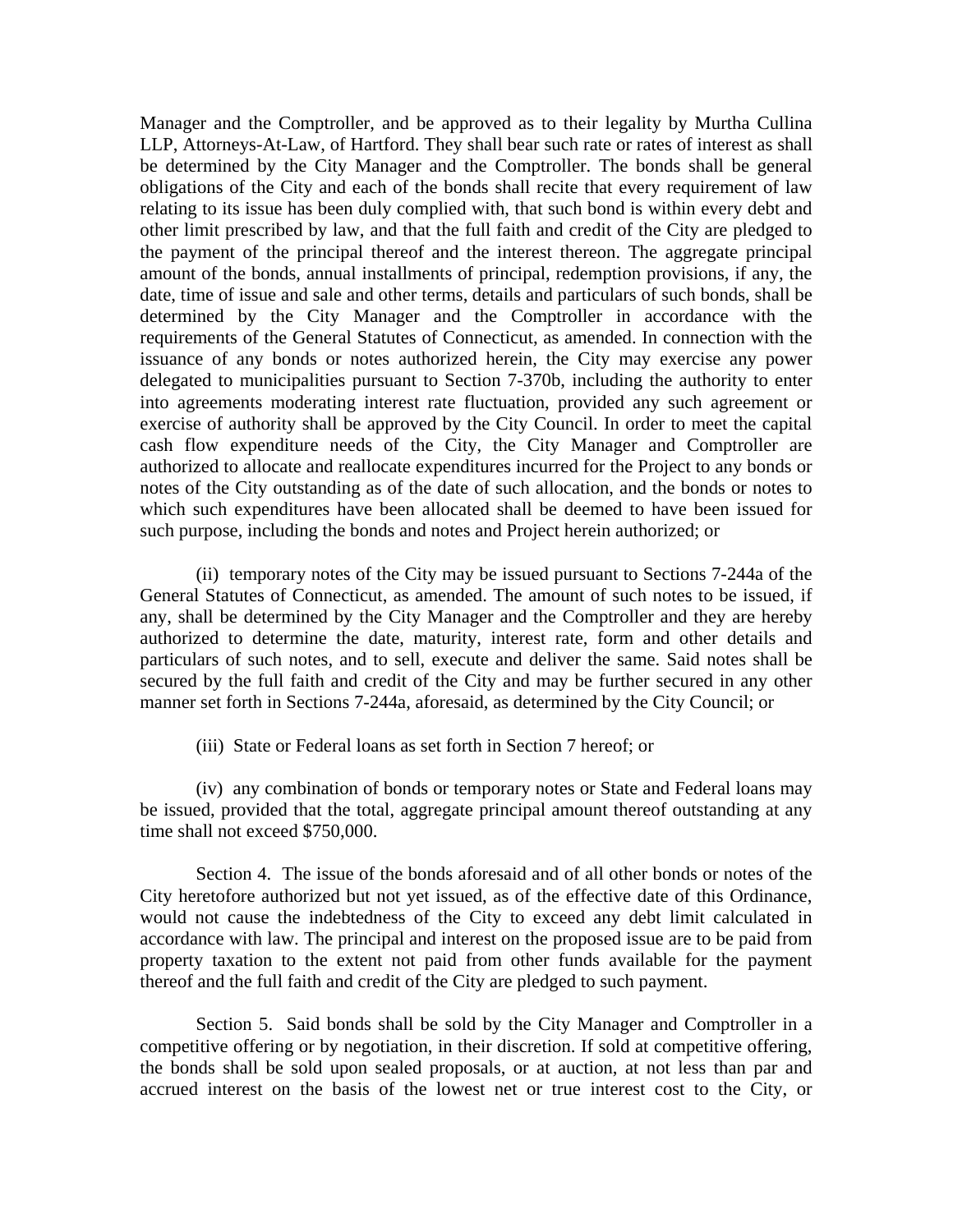comparable method. **A** notice of sale or a summary thereof describing the bonds and setting forth the terms and conditions of the sale shall be published at least five days in advance of the sale in a recognized publication carrying municipal bond notices and devoted primarily to financial news and the subject of state and municipal bonds. If the bonds are sold by negotiation the purchase contract shall be approved by the City Council. With respect to the receipt of original issuance premium or bid premium upon the sale of the bonds or notes herein authorized, the Manager and Comptroller are authorized, but not required, to apply original issuance premium and bid premium, if applicable, to fund any purpose for which bonds of the City are authorized to be issued, and such application shall reduce the amount of authorized and unissued bonds of the purpose to which the premium was applied, in the amount so applied.

Section 6. The City Manager and the Comptroller are authorized to make temporary borrowings in anticipation of the receipt of the proceeds of any series of said bonds. Notes evidencing such borrowings shall be signed by the manual or facsimile signatures of the City Manager and the Comptroller, have the seal of the City or a facsimile thereof affixed, be payable at a bank or trust company designated by the City Manager and the Comptroller, be certified by a bank or trust company designated by the City Manager and the Comptroller pursuant to Section 7-373 of the General Statutes of Connecticut, as amended, and be approved as to their legality by Murtha Cullina LLP, Attorneys-At-Law, of Hartford. They shall be issued with maturity dates which comply with the provisions of the General Statutes governing the issuance of such notes, as the same may be amended from time to time. The notes shall be general obligations of the City and each of the notes shall recite that every requirement of law relating to its issue has been duly complied with, that such note is within every debt and other limit prescribed by law, and that the full faith and credit of the City are pledged to the payment of the principal thereof and the interest thereon. The net interest cost on such notes, including renewals thereof, and the expense of preparing, issuing and marketing them, to the extent paid from the proceeds of such renewals or said bonds, shall be included as a cost of the project. Upon the sale of said bonds the proceeds thereof, to the extent required, shall be applied forthwith to the payment of the principal of and the interest on any such temporary borrowings then outstanding or shall be deposited with a bank or trust company in trust for such purpose.

Section 7. The General Manager of the Department of Public Utilities (the "General Manager") is authorized in the name and on behalf of the City to apply for and accept any and all Federal and State loans and/or grants-in-aid of the Project and is further authorized to expend said funds in accordance with the terms hereof and in connection therewith to contract in the name of the Board of Public Utilities Commissioners (the "Board") with engineers, contractors and others. To meet any portion of the costs of the Project determined by the State of Connecticut Department of Environmental Protection to be eligible for funding under Section 22a-475 et seq. of the Connecticut General Statutes, as the same may be amended from time to time (the "Clean Water Fund Program"), the City may issue interim funding obligations in anticipation of project loan obligations and project loan obligations in such denominations as the City Manager and Comptroller shall determine. The City Manager and Comptroller are hereby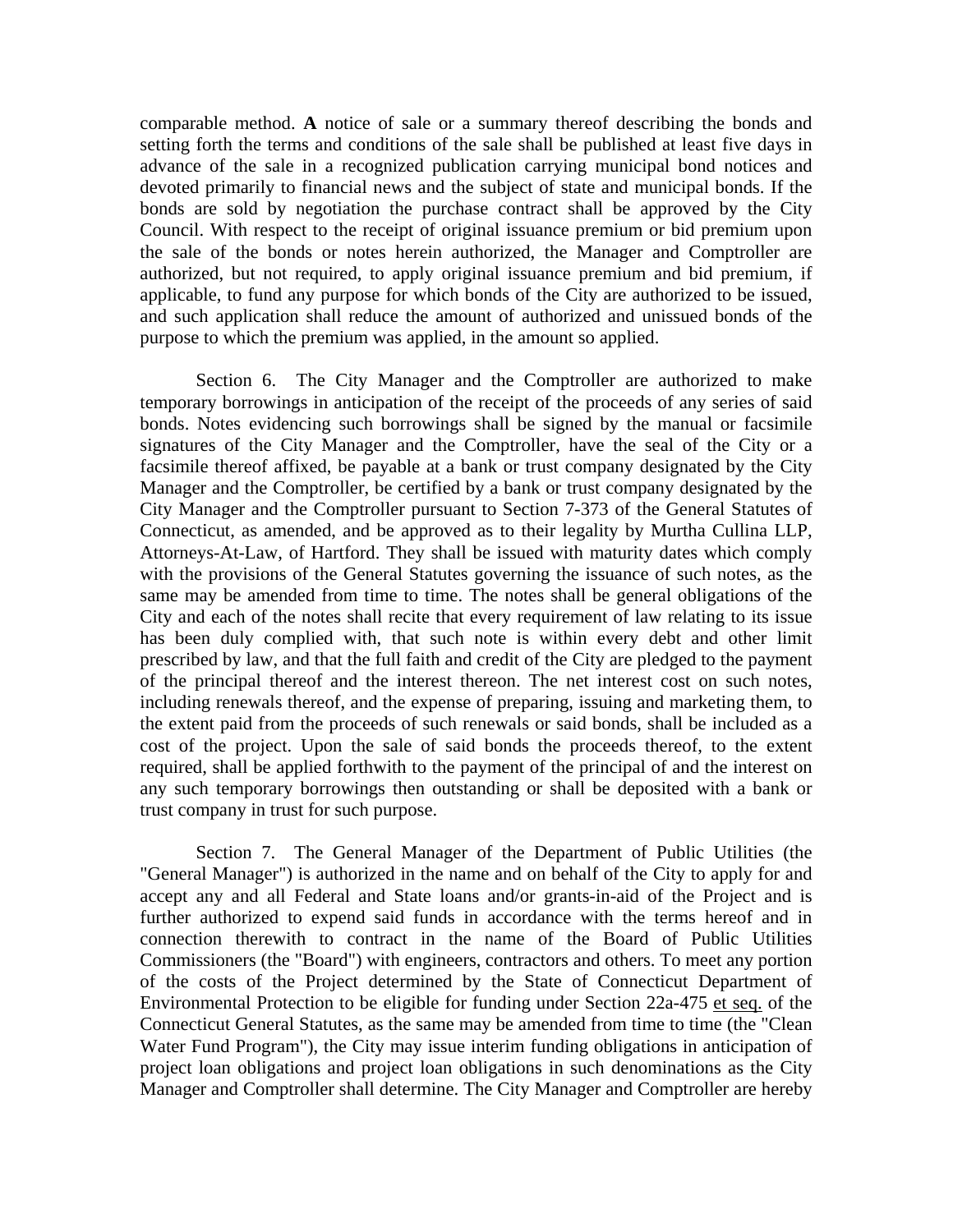authorized to determine the amount, date, maturity, interest rate, form and other details and particulars of such interim funding obligations and project loan obligations, subject to the provisions of the Clean Water Fund Program, and to execute and deliver the same. Said obligations shall be general obligations of the City and each of the notes shall recite that every requirement of law relating to its issue has been duly complied with, that such obligation is within every debt and other limit prescribed by law, and that the full faith and credit of the City are pledged to the payment of the principal thereof and the interest thereon. The General Manager is hereby authorized to execute and deliver to the State in the name of and on behalf of the City Project Loan and Project Grant Agreements under the Clean Water Fund Program.

Section 8. Resolution of Official Intent to Reimburse Expenditures with Borrowings. The City (the "Issuer") hereby expresses its official intent pursuant to §1.150-2 of the Federal Income Tax Regulations, Title 26 (the "Regulations"), to reimburse expenditures paid sixty days prior to and after the date of passage of this ordinance in the maximum amount and for the capital project defined in Section 1 with the proceeds of bonds, notes, or other obligations ("Bonds") authorized to be issued by the Issuer. The Bonds shall be issued to reimburse such expenditures not later than 18 months after the later of the date of the expenditure or the substantial completion of the project, or such later date the Regulations may authorize. The Issuer hereby certifies that the intention to reimburse as expressed herein is based upon its reasonable expectations as of this date. The Comptroller or his designee is authorized to pay project expenses in accordance herewith pending the issuance of reimbursement bonds, and to amend this declaration.

Section 9. The City Manager and Comptroller are hereby authorized to exercise all powers conferred by section 3-20e of the general statutes with respect to secondary market disclosure and to provide annual information and notices of material events as enumerated in Securities and Exchange Commission Exchange Act Rule 15c2-12, as amended, as may be necessary, appropriate or desirable to effect the sale of the bonds and notes authorized by this ordinance.

Section 10. It is hereby found and determined that the issue of all, or a portion of, the Bonds, Notes or other obligations of the City authorized to be issued herein as qualified private activity bonds, or with interest that is includable in gross income of the holders thereof for purposes of federal income taxation, is in the public interest.

City Manager Alan H Bergren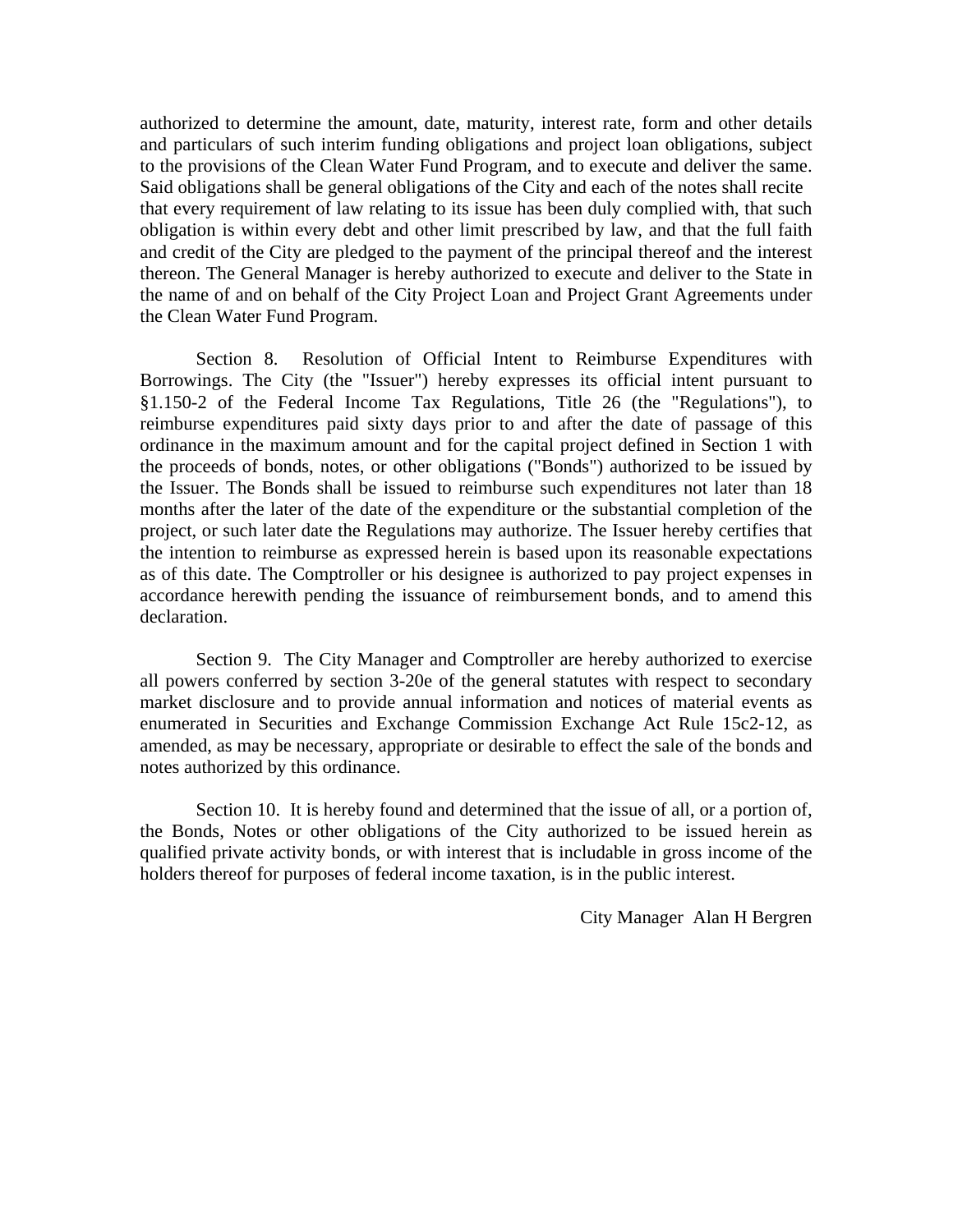## **ORDINANCE 1610 ADOPTED 4/6/09 PUBLISHED 4/9/09**

AN ORDINANCE APPROPRIATING \$750,000 FOR FAIRVIEW RESERVOIR AREA WATER SYSTEM IMPROVEMENTS AND AUTHORIZING THE ISSUE OF \$750,000 BONDS OF THE CITY TO MEET SAID APPROPRIATION AND PENDING THE ISSUANCE THEREOF THE MAKING OF TEMPORARY BORROWINGS FOR SUCH PURPOSE

Section 1. The sum of \$750,000 is appropriated for the planning, acquisition and construction of Fairview Reservoir water service area improvements, including water tank cathodic protection system replacement, interior and exterior tank painting, pumping system replacement, emergency generator and electronic pump and switching installation, or so much thereof or such additional improvements as may be accomplished within said appropriation provided herein, and including piping, equipment, water delivery infrastructure, site work, easements or other land acquisitions, paving, site restoration, appurtenances and improvements related thereto, licenses, permits, engineering, testing, administration, advertising, printing, legal, and financing costs (hereafter the "Project") as shall be determined by the Norwich Department of Public Utilities.

Section 2. The estimated useful life of the project is twenty years. The total estimated cost of the project is \$750,000. No portion of project costs is expected to be paid from sources other than the proposed bond issue. The project is a general benefit to the City of Norwich and its general governmental purposes.

Section **3.** To meet said appropriation:

(i) bonds of the City may be issued, maturing not later than the twentieth year after their date, or such later date as may be allowed by law. Said bonds may be issued in one or more series as shall be determined by the City Manager and the Comptroller, and the amount of bonds of each series to be issued shall be fixed by the City Manager and the Comptroller, provided that the total amount of bonds to be issued shall not be less than an amount which will provide funds sufficient with other funds available for such purpose to pay the principal of and the interest on all temporary borrowings in anticipation of the receipt of the proceeds of said bonds outstanding at the time of the issuance thereof, and to pay for the administrative, printing and legal costs of issuing the bonds. The bonds shall be in the denomination of \$1,000 or a whole multiple thereof, or, be combined with other bonds of the City and such combined issue shall be in the denomination per aggregate maturity of \$1,000 or a whole multiple thereof, be issued in bearer form or in fully registered form, be executed in the name and on behalf of the City by the manual or facsimile signatures of the City Manager and the Comptroller, bear the City seal or a facsimile thereof, be certified by a bank or trust company designated by the City Manager and the Comptroller, which bank or trust company may be designated the registrar and transfer agent, be payable at a bank or trust company designated by the City Manager and the Comptroller, and be approved as to their legality by Murtha Cullina LLP, Attorneys-At-Law, of Hartford. They shall bear such rate or rates of interest as shall be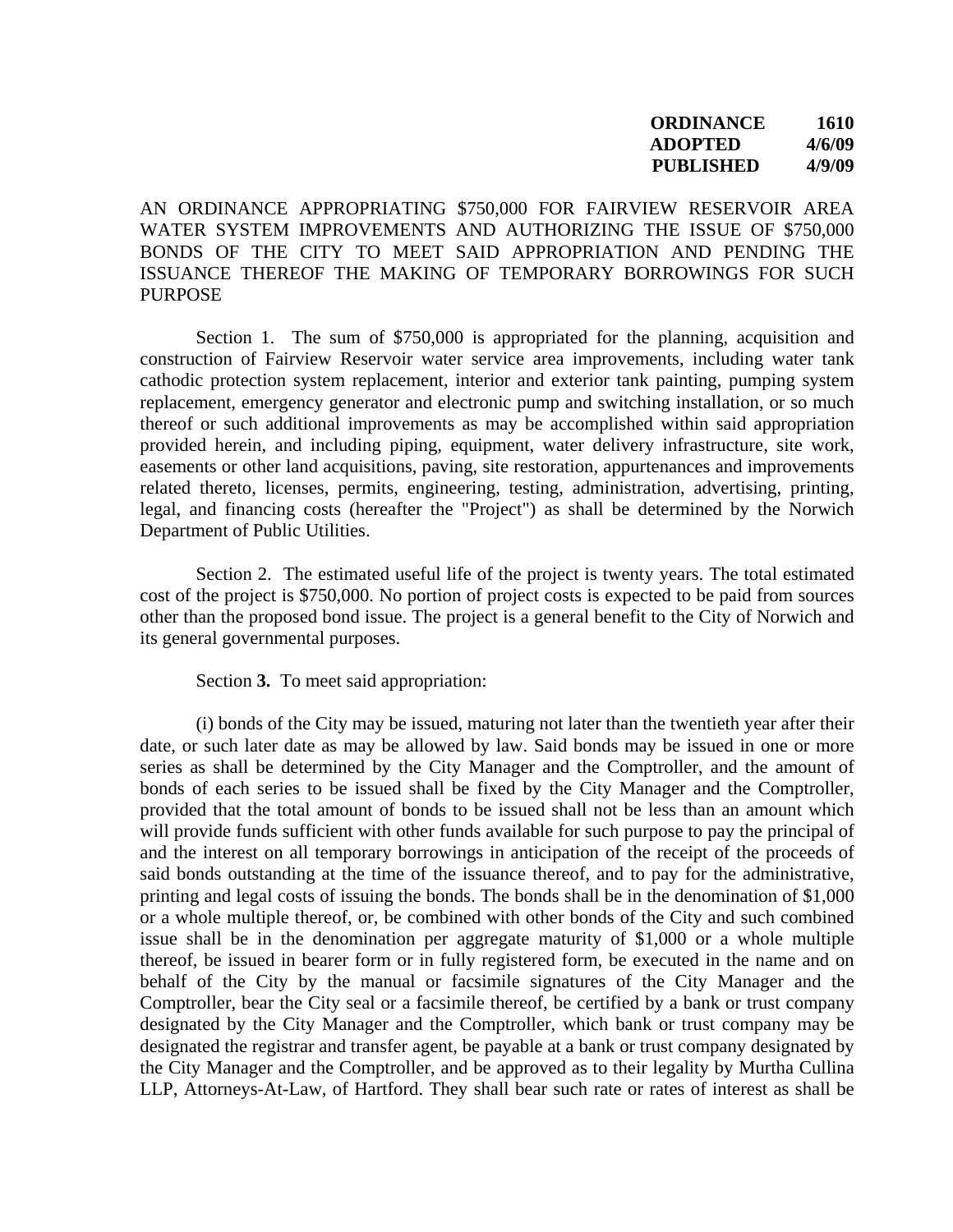determined by the City Manager and the Comptroller. The bonds shall be general obligations of the City and each of the bonds shall recite that every requirement of law relating to its issue has been duly complied with, that such bond is within every debt and other limit prescribed by law, and that the full faith and credit of the City are pledged to the payment of the principal thereof and the interest thereon. The aggregate principal amount of the bonds, annual installments of principal, redemption provisions, if any, the date, time of issue and sale and other terms, details and particulars of such bonds, shall be determined by the City Manager and the Comptroller in accordance with the requirements of the General Statutes of Connecticut, as amended. In connection with the issuance of any bonds or notes authorized herein, the City may exercise any power delegated to municipalities pursuant to Section 7-370b, including the authority to enter into agreements moderating interest rate fluctuation, provided any such agreement or exercise of authority shall be approved by the City Council. In order to meet the capital cash flow expenditure needs of the City, the City Manager and Comptroller are authorized to allocate and reallocate expenditures incurred for the Project to any bonds or notes of the City outstanding as of the date of such allocation, and the bonds or notes to which such expenditures have been allocated shall be deemed to have been issued for such purpose, including the bonds and notes and Project herein authorized; or

(ii) temporary notes of the City may be issued pursuant to Sections 7-244a of the General Statutes of Connecticut, as amended. The amount of such notes to be issued, if any, shall be determined by the City Manager and the Comptroller and they are hereby authorized to determine the date, maturity, interest rate, form and other details and particulars of such notes, and to sell, execute and deliver the same. Said notes shall be secured by the full faith and credit of the City and may be further secured in any other manner set forth in Sections 7-244a, aforesaid, as determined by the City Council; or

(iii) State or Federal loans as set forth in Section 7 hereof; or

(iv) any combination of bonds or temporary notes or State and Federal loans may be issued, provided that the total, aggregate principal amount thereof outstanding at any time shall not exceed \$750,000.

 Section 4. The issue of the bonds aforesaid and of all other bonds or notes of the City heretofore authorized but not yet issued, as of the effective date of this Ordinance, would not cause the indebtedness of the City to exceed any debt limit calculated in accordance with law. The principal and interest on the proposed issue are to be paid from property taxation to the extent not paid from other funds available for the payment thereof and the full faith and credit of the City are pledged to such payment.

Section 5. Said bonds shall be sold by the City Manager and Comptroller in a competitive offering or by negotiation, in their discretion. If sold at competitive offering, the bonds shall be sold upon sealed proposals, or at auction, at not less than par and accrued interest on the basis of the lowest net or true interest cost to the City, or comparable method. A notice of sale or a summary thereof describing the bonds and setting forth the terms and conditions of the sale shall be published at least five days in advance of the sale in a recognized publication carrying municipal bond notices and devoted primarily to financial news and the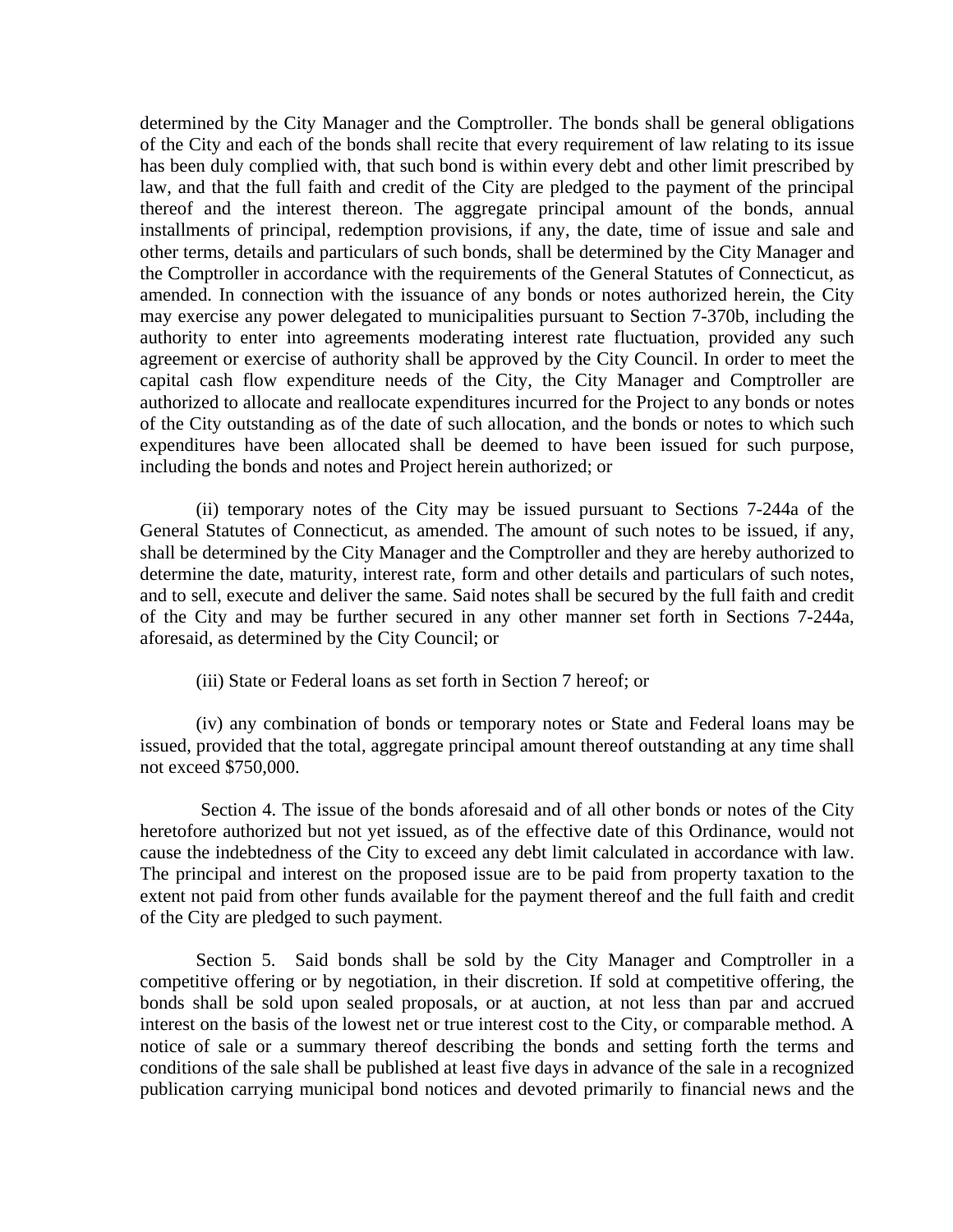subject of state and municipal bonds. If the bonds are sold by negotiation the purchase contract shall be approved by the City Council. With respect to the receipt of original issuance premium or bid premium upon the sale of the bonds or notes herein authorized, the Manager and Comptroller are authorized, but not required, to apply original issuance premium and bid premium, if applicable, to fund any purpose for which bonds of the City are authorized to be issued, and such application shall reduce the amount of authorized and unissued bonds of the purpose to which the premium was applied, in the amount so applied.

Section 6. The City Manager and the Comptroller are authorized to make temporary borrowings in anticipation of the receipt of the proceeds of any series of said bonds. Notes evidencing such borrowings shall be signed by the manual or facsimile signatures of the City Manager and the Comptroller, have the seal of the City or a facsimile thereof affixed, be payable at a bank or trust company designated by the City Manager and the Comptroller, be certified by a bank or trust company designated by the City Manager and the Comptroller pursuant to Section 7-373 of the General Statutes of Connecticut, as amended, and be approved as to their legality by Murtha Cullina LLP, Attorneys-At-Law, of Hartford. They shall be issued with maturity dates which comply with the provisions of the General Statutes governing the issuance of such notes, as the same may be amended from time to time. The notes shall be general obligations of the City and each of the notes shall recite that every requirement of law relating to its issue has been duly complied with, that such note is within every debt and other limit prescribed by law, and that the full faith and credit of the City are pledged to the payment of the principal thereof and the interest thereon. The net interest cost on such notes, including renewals thereof, and the expense of preparing, issuing and marketing them, to the extent paid from the proceeds of such renewals or said bonds, shall be included as a cost of the project. Upon the sale of said bonds the proceeds thereof, to the extent required, shall be applied forthwith to the payment of the principal of and the interest on any such temporary borrowings then outstanding or shall be deposited with a bank or trust company in trust for such purpose.

Section 7. The General Manager of the Department of Public Utilities (the "General Manager") is authorized in the name and on behalf of the City to apply for and accept any and all Federal and State loans and/or grants-in-aid of the Project and is further authorized to expend said funds in accordance with the terms hereof and in connection therewith to contract in the name of the Board of Public Utilities Commissioners (the "Board") with engineers, contractors and others. To meet any portion of the costs of the Project determined by the State of Connecticut Department of Environmental Protection to be eligible for funding under Section 22a-475 et seq. of the Connecticut General Statutes, as the same may be amended from time to time (the "Clean Water Fund Program"), the City may issue interim funding obligations in anticipation of project loan obligations and project loan obligations in such denominations as the City Manager and Comptroller shall determine. The City Manager and Comptroller are hereby authorized to determine the amount, date, maturity, interest rate, form and other details and particulars of such interim funding obligations and project loan obligations, subject to the provisions of the Clean Water Fund Program, and to execute and deliver the same. Said obligations shall be general obligations of the City and each of the notes shall recite that every requirement of law relating to its issue has been duly complied with, that such obligation is within every debt and other limit prescribed by law, and that the full faith and credit of the City are pledged to the payment of the principal thereof and the interest thereon. The General